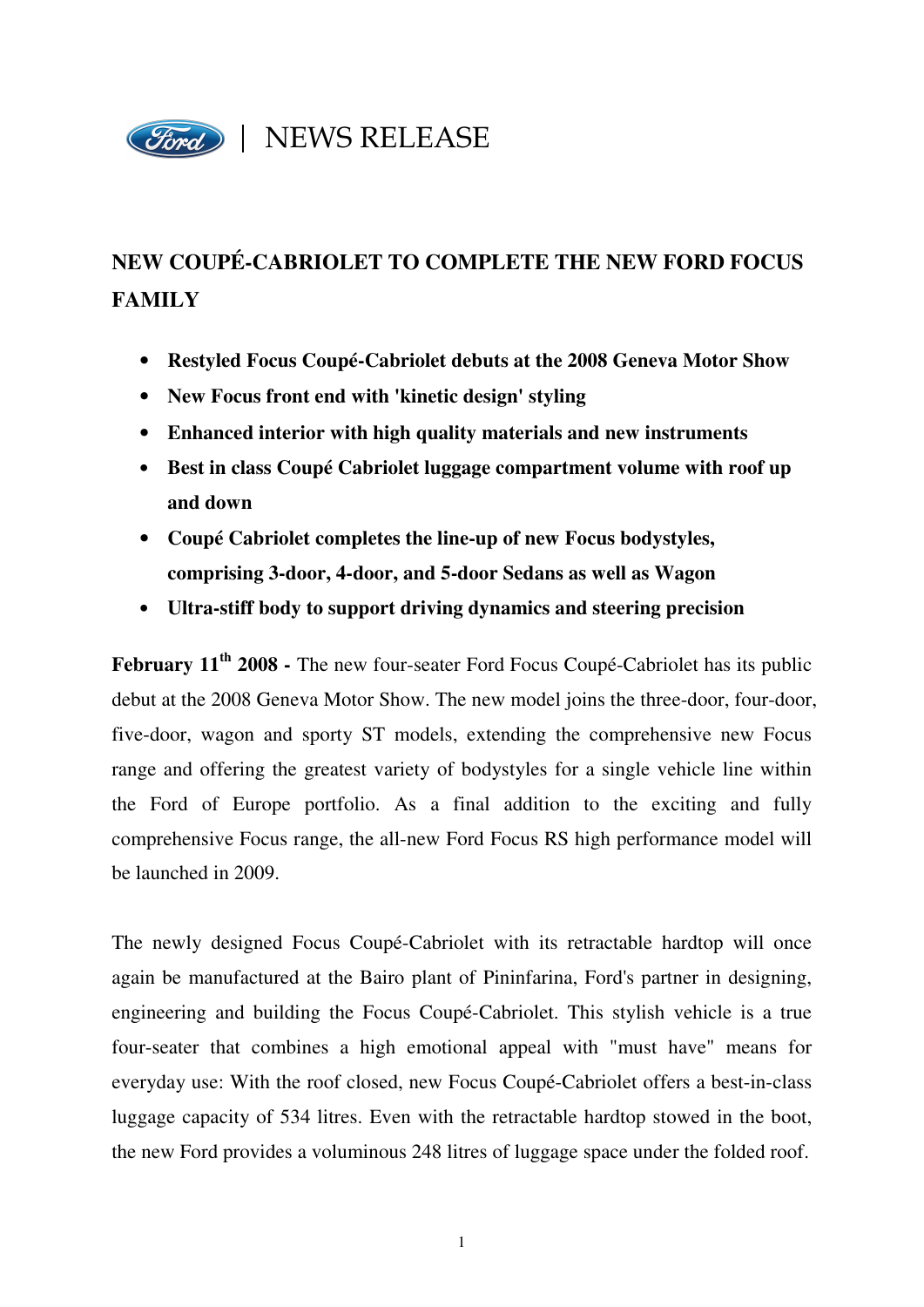"As with the generic new Ford Focus, with the Focus Coupé-Cabriolet we also felt the importance of aligning this charismatic vehicle with our 'kinetic design' language as soon as possible," said Stephen Odell, Vice President Marketing, Sales and Service at Ford of Europe.

### **'Kinetic Design' Styling**

"The new Ford Focus Coupé-Cabriolet is a special blend: We felt that the new very 'kinetic' front end design will perfectly complement the timelessly-elegant, Italian flavoured profile and rear end design. The result is a perfect mix of latest level Focus dynamics and the special Coupé-Cabriolet design execution that we had already developed jointly with Pininfarina," said Chris Bird, Design Director at Ford of Europe.

The entire front end design of the new Ford Focus was fully adopted for the Coupé-Cabriolet: The new three-dimensional bonnet design flows harmoniously into the iconic dual-trapezoidal-grille design, with both the upper and lower grille being equipped with a classy chrome surrounding. The front bumper, lights and front fender designs clearly reflect the latest dynamic Focus styling, but are also tailored to perfectly fit the elegant side view of the Coupé-Cabriolet.

The interior styling of the new Focus Coupé-Cabriolet also received a fresh approach with bold design statements, high quality finishes and hard-wearing materials all completed with a high level of craftsmanship. Most prominent for the driver is a new instrument cluster of a 'binocular' style with instruments illuminated in red.

As with the new Focus, the Coupé-Cabriolet also benefits from the flow through centre stack to the standard 'premium' centre console with an increased stowage volume of approximately 4 litres and a sliding armrest with a travel of 80 mm, both contributing to increased comfort and convenience.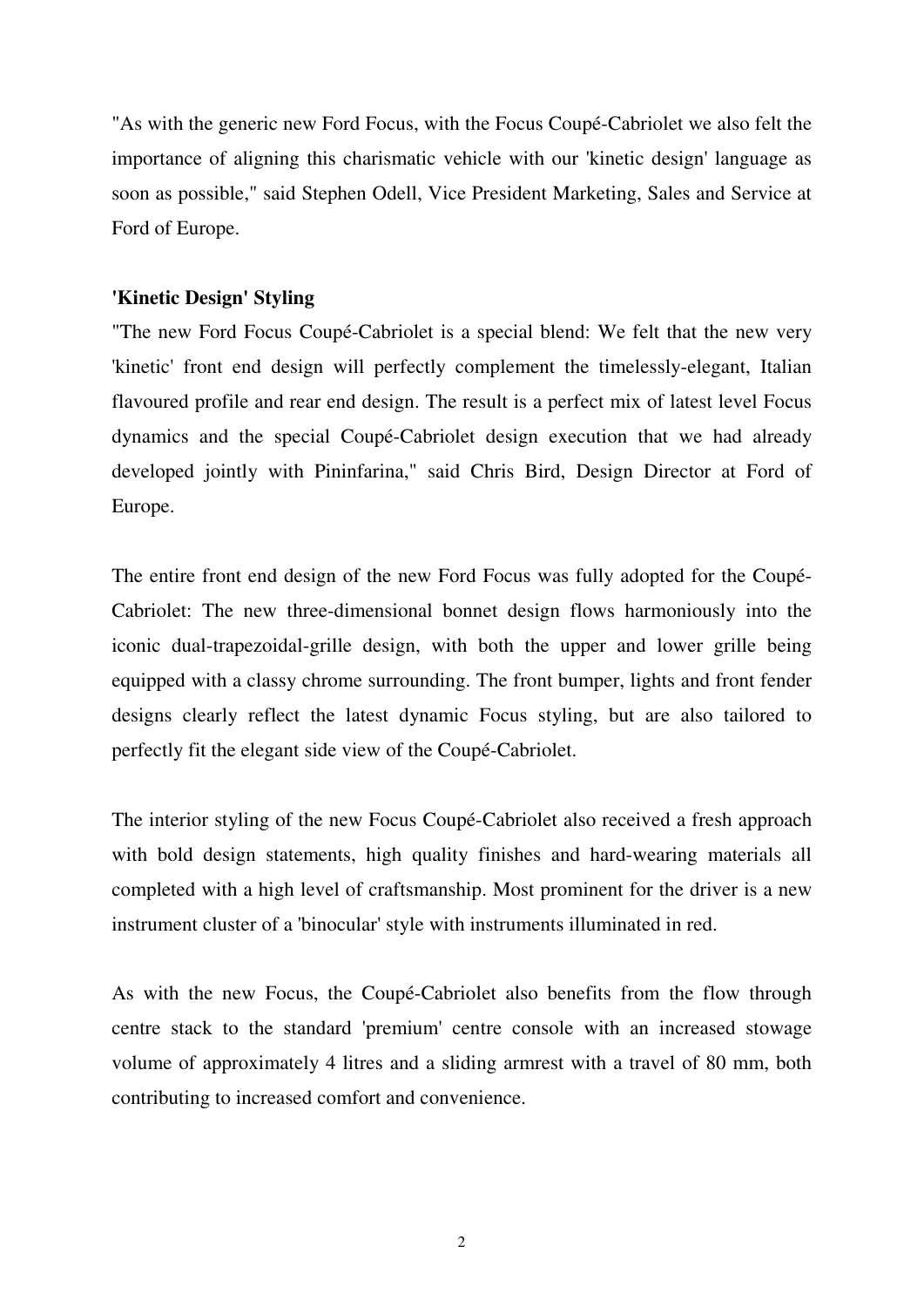### **New Technology**

A number of new standard driver assistance features have been introduced on all new Focus models with further technology options, and will also be introduced to the Coupé-Cabriolet.

These features include:

- Available 'Ford Power' button for keyless start, plus keyless entry system
- Standard emergency hazard warning light activation system (Info: except Finland and Sweden)
- New optional Tyre Deflation Detection System (DDS)
- New audio connectivity module for external devices and new levels of Bluetooth*®* and USB connectivity, voice control and navigation systems
- New navigation systems include an affordable navigation option with 'SD' card slot as well as a DVD based system with 7" colour touchscreen
- Digital Audio Broadcast (DAB) tuner on Sony radio system available

## **Powertrains and Series**

A fine range of Duratec petrol and Duratorq diesel engines was chosen for the Focus Coupé-Cabriolet: While the 1.6-litre 100 PS/74 kW Duratec petrol is the entry level into the Focus 'wind-in-the-hair' experience, the well acclaimed 2.0-litre 145 PS/107 kW Duratec HE engine is available with a choice of a 5-speed manual transmission or the very comfortable FN automatic transmission for relaxed cruising joy.

The 2.0-litre Duratorq TDCi engine has 136 PS (100 kW) and a maximum torque of 320 Nm. To make driving with the 2.0-litre Duratorq TDCi engine even more refined and comfortable, specific improvements have been made to its Sound quality and vibration behaviour. This engine – along with all other Ford Focus petrol and diesel engines – benefits from a new insulated, weight reduced cowl panel, for optimum acoustics and a new carpet with a modified heavy duty coating for further sound deadening.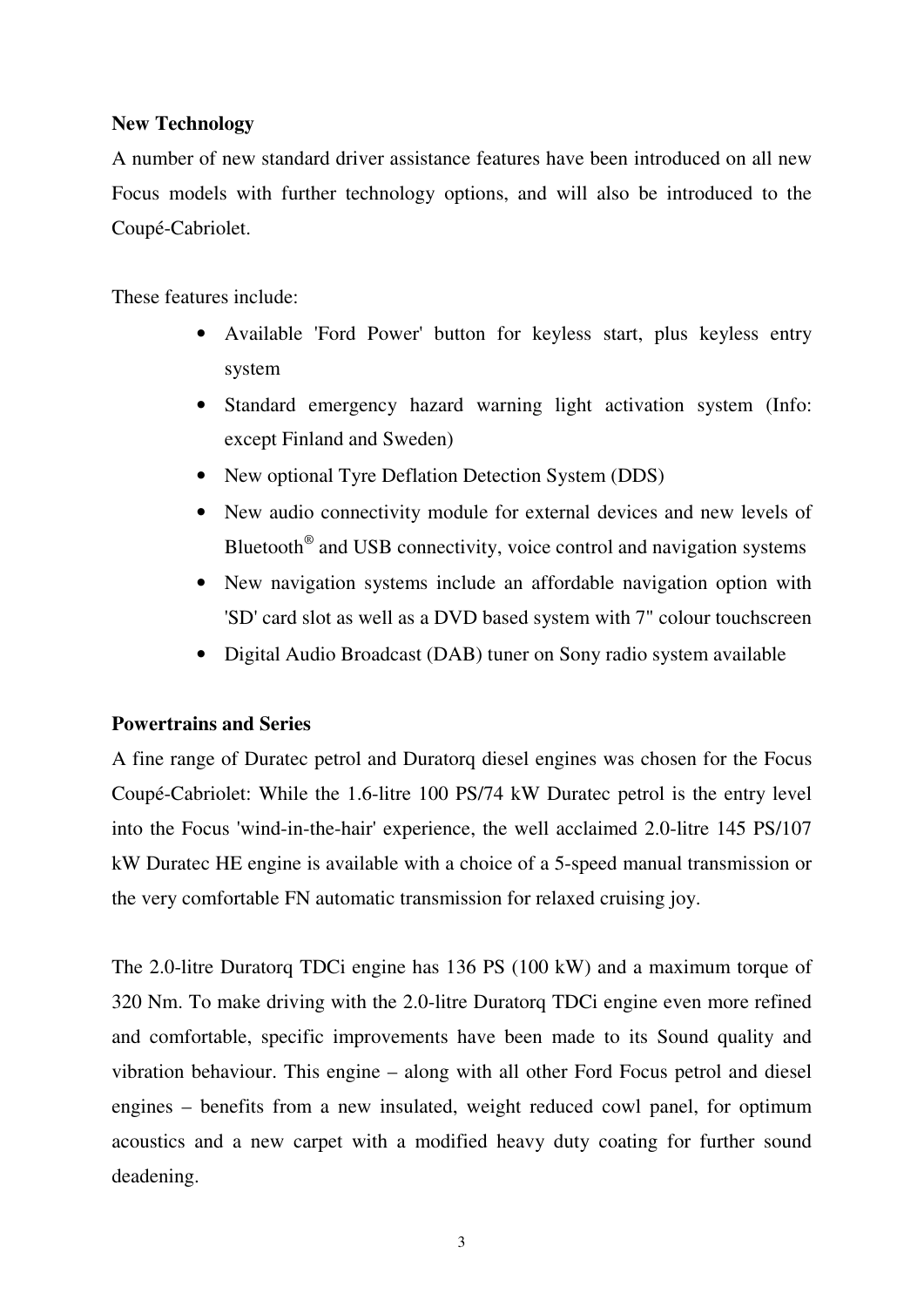In terms of the series availability, the new Focus Coupé-Cabriolet is once again available with a well equipped entry 'Trend' specification, which can also be ordered in conjunction with a special 'Sport' pack, covering a sport suspension and specially designed 17"-alloy wheels. Black tinted headlamp housings on the exterior emphasise the sporty appearance of this series.

The top-of-the-range 'Titanium' series also features exterior details like specially designed 17"-alloys and the black headlamp housings, but also classy interior items like the standard partial leather seats. As an option, full leather seats in three different designs are available.

#### **High Safety Standards**

A very stiff body shell construction and a precise suspension and steering tuning are the active and solid base for the new Focus Coupé-Cabriolet's safety package. As a part of Ford PrecisionDrive, it helps drivers to intuitively rely on their Ford car in any driving situation. In addition to this very convincing package, ESP has now been introduced to be standard in all European major markets, and compliments the very capable four-disc braking system with EBA.

Also the passive safety starts with an ultra stiff body shell and a rigid passenger safety cell. Without a regular sedan roof structure however, front crash load paths for the Focus Coupé-Cabriolet had to be redistributed behind the A-pillars into the door structure.

As a result, these load paths were significantly reinforced by using high strength HSS 2 steel and increasing the rocker height by 35mm. The load path through the door structure can carry loads up to seven tons – comparable with the cumulated load capability of a Focus 4-door at the roof and door structures.